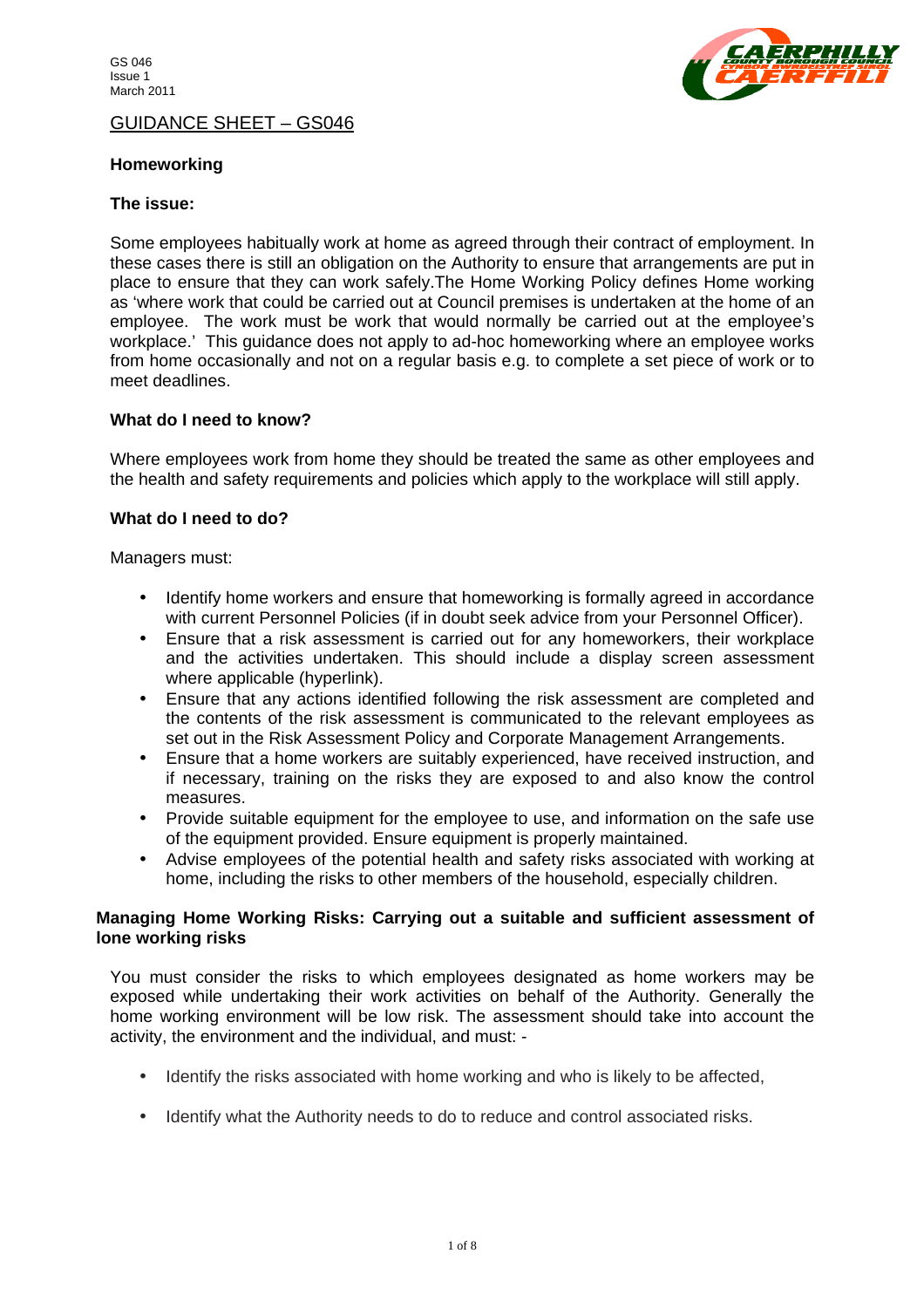- Be representative of the home working activities carried out, taking account for out of hours working, means of communication, level of supervision etc.;
- Be carried out by competent persons
- Undergo periodic review to ensure that the assessment remains current, takes into account any changes that have occurred since the time of the previous assessment, and control measures implemented continue to remain effective.
- The assessment of the risks should take into account:-
- $\Rightarrow$  The working environment;
- $\Rightarrow$  The activity/ies (task/s) to be conducted;
- $\Rightarrow$  The abilities, medical fitness, age, experience, and competence of all persons that work from home.
- $\Rightarrow$  Means and level of supervision required, e.g. meetings with managers or indirect telephone contact and how often;
- $\Rightarrow$  Provision of suitable and sufficient information, instruction and training to all staff who work from home, on risks of home working, of the risk-control measures to be implemented, and of their individual responsibilities.

The risk assessment should help decide the correct level of control measures required, eg. level and frequency of supervision, communication methods and provision of any necessary additional work equipment. Those activities identified as highest-risk must be prioritised, and consideration must be given to avoidance of risk before considering appropriate risk-control measures. Risk-control measures may be simple such as providing a mobile phone to enable help to be summoned promptly and easily if required, and suitable instruction and training, or provision. Suitable steps must be taken to check that the recommended control measures are fully used in the manner intended, and Managers should periodically review the risk assessment (at least annually is the general recommendation) to ensure it remains accurate and adequate.

A generic risk assessment to help identify the risks home workers may encounter is attached as appendix 1. This assessment can be adapted and amended to reflect the revelent risks.

# **Work Equipment**

The employee should be provided with any work equipment needed for them to be able to the job. Employees must be trained on the use of any equipment provided and the equipment should be maintained to ensure that it can be used safely.

# **Display Screen Equipment**

The requirements of the [Display Screen Equipment Policy](http://stellcon/stellent/groups/public/@perspub/documents/pprr/029996.pdf) and associated Corporate [Management Arrangements](http://stellcon/stellent/groups/public/@perspub/documents/pprr/029997.pdf) apply to employees who work from home. Employees who habitually use DSE equipment must have a DSE assessment. The **Homeworking Self** [Assessment Form](http://stellcon/stellent/groups/public/@perspub/documents/forms/040548.pdf) should be filled in and this becomes the DSE assessment. Employees who work from home must be provided with suitable equipment which meets the minimum standards set out in the [Display Screen Equipment Polic](http://stellcon/stellent/groups/public/@perspub/documents/pprr/029996.pdf)y and Corporate Management [Arrangements](http://stellcon/stellent/groups/public/@perspub/documents/pprr/029997.pdf) e.g. chair with wheels, adjustable height. It is not recommended that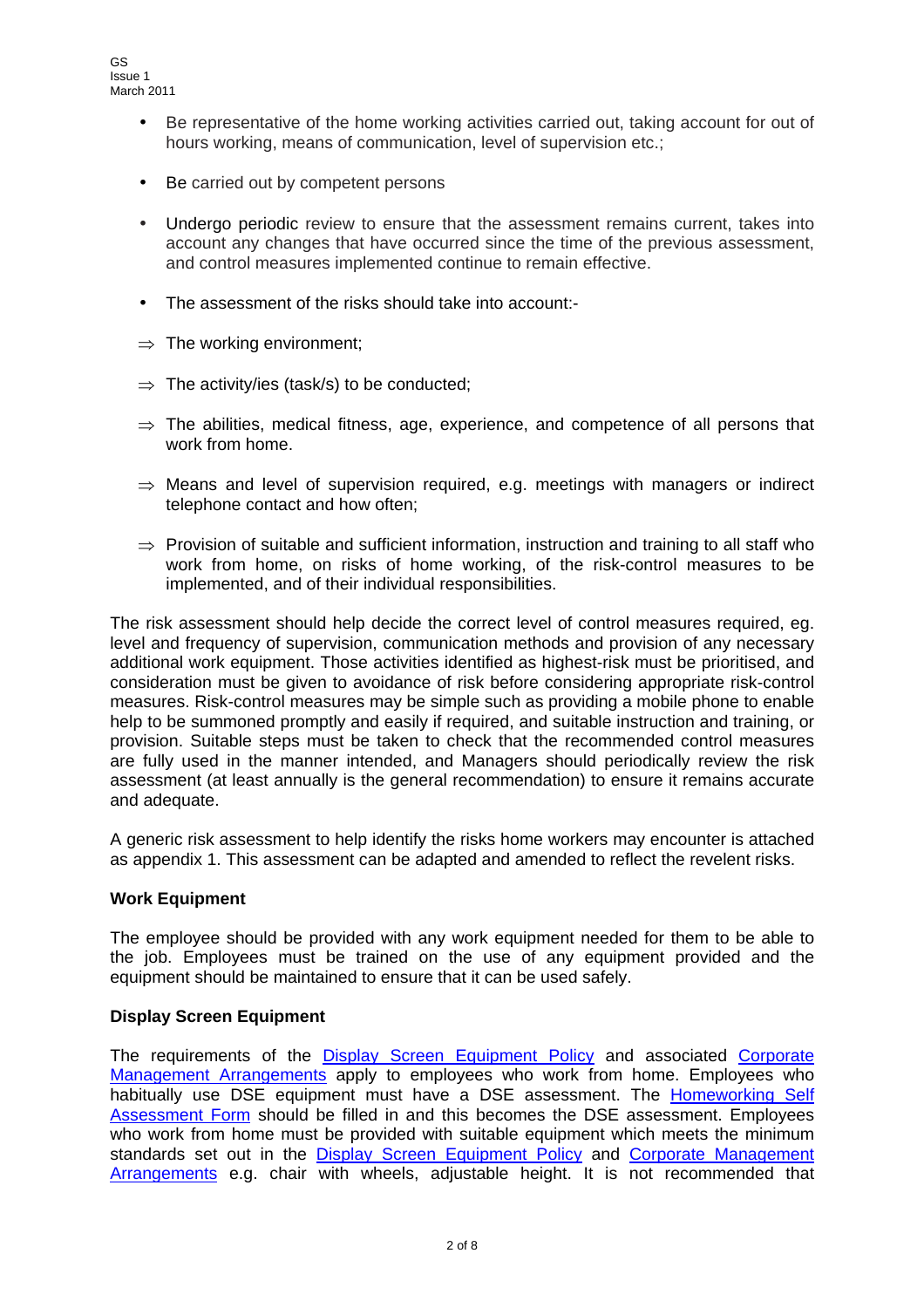employees use laptops for prolonged periods of time. If laptops are to be utilised then further guidance is available in guidance sheet 33 ['Working With Laptop Computers -](http://stellcon/stellent/groups/public/@perspub/documents/pprr/029912.pdf) Guidance for [Managers and users of such equipment'](http://stellcon/stellent/groups/public/@perspub/documents/pprr/029912.pdf).

## **Occupational Health Screening and Assessment**

Home workers generally carry out low risk work activities so would not routinely require any occupational health screening or assessment.

## **The legal position:**

Under the Health and Safety at Work etc Act, 1974 Employers have a legal duty to ensure as far as is reasonably practicable the health, safety and welfare of their employees.

The Management of Health and Safety at Work Regulations 1999 require employers to assess and control the risks to their employees, including the risks associated with working from home.

## **Further Information**

Further information can be found in:

• *[Homeworking: Guidance for Employers and Employees on Health and Safety](http://www.hse.gov.uk/pubns/indg226.pdf)*, Health and Safety Executive, INDG226, single copy free from HSE Books, PO Box 1999, Sudbury, Suffolk CO10 6FS, Tel: 01787 881165, fax 01787 313995

## **Contacts**

In the event of you needing advice/further health and safety information on Homeworking please contact the Health and Safety Division as detailed below:

| 01443 864359 |
|--------------|
| 01443864858  |
| 01443 864008 |
| 01443864900  |
|              |

Issued: March 2011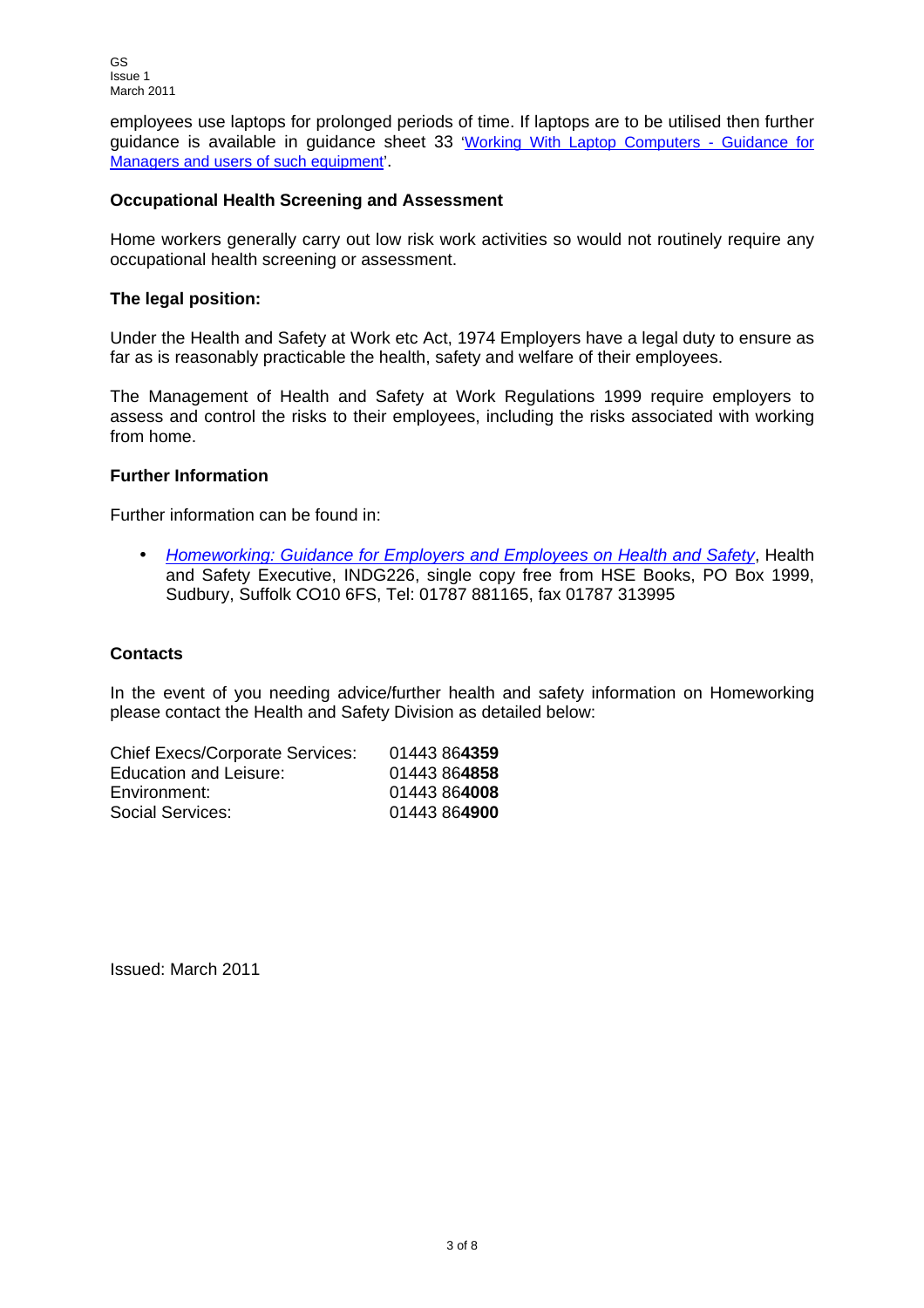GS046 Issue 1 March 2011

Activity / Workplace Assessed: **Homeworking (office / administrative type tasks only)** Location / Department: **[specify]**

Persons consulted / involved in risk assessment: **[insert name/s]** Risk Assessment Reference Number:

Date: [insert in full]

Reviewed On: **[insert 'New Assessment' or date of review assessment]** Reviewed By: **[insert name]**

**[insert in full]** Review Due Date: **[within 12 months of initial or review date]**

|                                                                           | People at risk and what                                                                                                                                                                                                                                                                                                                                                                                                                                                                                                                                                                                                                                                                                                                                                                                               |                                                                                                                                                                                                                                                                                                                       |  | <b>Risk rating</b> |                                                                                                                                                                                                      |                                                                                                                                                                                                                                                                                                                                                                                                                                                                                                                                                                                                                                                                                                                                                                                                                                                                                                                                                                                                |                                                                   |                                                                                            |  |
|---------------------------------------------------------------------------|-----------------------------------------------------------------------------------------------------------------------------------------------------------------------------------------------------------------------------------------------------------------------------------------------------------------------------------------------------------------------------------------------------------------------------------------------------------------------------------------------------------------------------------------------------------------------------------------------------------------------------------------------------------------------------------------------------------------------------------------------------------------------------------------------------------------------|-----------------------------------------------------------------------------------------------------------------------------------------------------------------------------------------------------------------------------------------------------------------------------------------------------------------------|--|--------------------|------------------------------------------------------------------------------------------------------------------------------------------------------------------------------------------------------|------------------------------------------------------------------------------------------------------------------------------------------------------------------------------------------------------------------------------------------------------------------------------------------------------------------------------------------------------------------------------------------------------------------------------------------------------------------------------------------------------------------------------------------------------------------------------------------------------------------------------------------------------------------------------------------------------------------------------------------------------------------------------------------------------------------------------------------------------------------------------------------------------------------------------------------------------------------------------------------------|-------------------------------------------------------------------|--------------------------------------------------------------------------------------------|--|
| Significant<br>Hazard<br>(* see prompt list<br>below - not<br>exhaustive) | is the risk<br>Describe the harm that is likely to<br>result from the hazard (e.g. cut,<br>broken leg, chemical burn etc.) and<br>who could be harmed (e.g.<br>employees, contractors, visitors<br>etc.)                                                                                                                                                                                                                                                                                                                                                                                                                                                                                                                                                                                                              | <b>Multiply</b><br>Likelihood<br>$(L)$ x $(S)$<br>Severity<br><b>Existing control measures</b><br>to produce<br>What is currently in place to control the risk?<br><b>Risk Rating</b><br>(RR)<br><sub>S</sub><br><b>RR</b>                                                                                            |  | L/M/H              | <b>Further action required</b><br>What is required to bring the risk down to<br>an acceptable level? Use hierarchy of<br>control described in guidance note when<br>considering the controls needed. | <b>Actioned to:</b><br>Who will complete the<br>action?                                                                                                                                                                                                                                                                                                                                                                                                                                                                                                                                                                                                                                                                                                                                                                                                                                                                                                                                        | <b>Due</b><br>date:<br>When will the<br>action be<br>complete by? | <b>Completion</b><br>date:<br>Initial and date<br>once the action<br>has been<br>completed |  |
| Display screen<br>equipment<br>(DSE) –<br>desktop and<br>laptop           | Authority employees using DSE<br>at home for work purposes.<br>Risk of upper limb disorder from<br>unsuitable setup of desktop<br>workstation or poor ergonomics<br>/ posture during use of a laptop<br>that may cause employee to<br>stretch, twist, lean forward or sit<br>uncomfortably in order to use<br>equipment.<br>May<br>short-term<br>cause<br>discomfort in wrist, neck, back,<br>arms and shoulders when<br>duration of use is of short<br>duration. Discomfort may last<br>for several hours following<br>use, and may<br>prolonged<br>become permanent following<br>repetitive use.<br>May also cause eyestrain if<br>monitor size is too small for size<br>of text/images displayed, or<br>distance between employee<br>and screen is too great<br>depending on their individual<br>eyesight ability. | Computer equipment is suitable for the<br>nature of work for which it is provided.<br>DSE risk assessment conducted for each<br>homeworking employee who habitually<br>uses DSE for work purposes to identify<br>any specific equipment requirements.<br>Assessment considers the use of portable<br>DSE if relevant. |  |                    |                                                                                                                                                                                                      | Provide training in suitable DSE<br>workstation assessment, set up and<br>adjustment to enable employee to<br>make any necessary adjustments at<br>home.<br>Provide employee with training on<br>the risks associated with the use of a<br>laptop PC (particularly unsafe<br>practices that involve twisting and<br>bending the neck and/or torso in<br>order to type and/or view the screen)<br>and of appropriate set up that<br>enables good posture.<br>Consider provision of a suitable desk<br>and chair to employees that<br>frequently work from home that<br>requires the substantial use of DSE<br>for prolonged periods (1+ hours) if<br>they do not have suitable furniture at<br>home already. Consult the employee<br>to help ensure furniture provided is<br>suitable for their home.<br>Encourage employees to visually<br>inspect electrical equipment and<br>plugs for faults and notify their line<br>manager (or IT) immediately of any<br>faults with any CCBC equipment. |                                                                   |                                                                                            |  |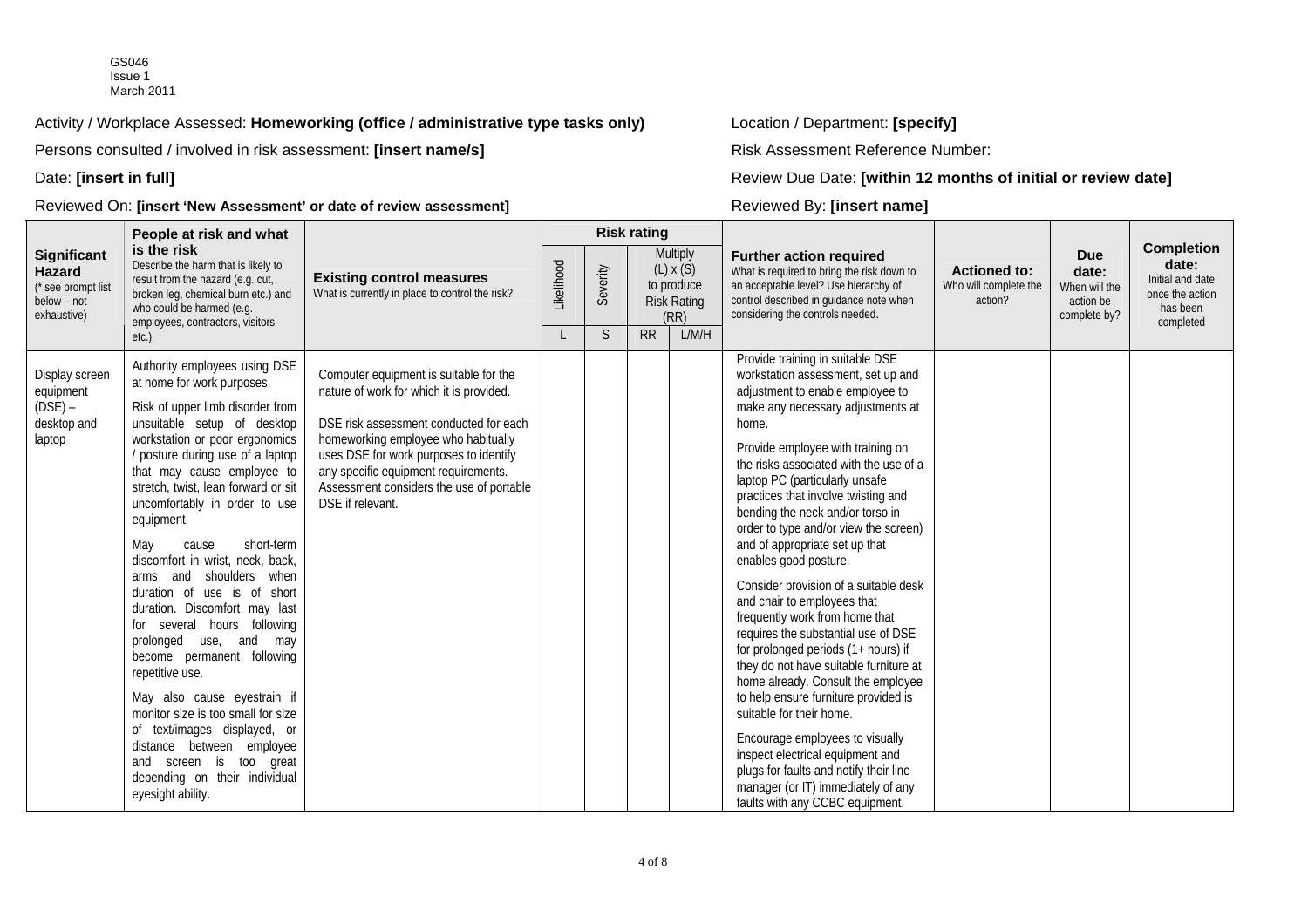|                                                     |                                                                                                                                                                                                                   |                                                                                                                                                                                 |  |  | Instruct staff not to attempt to repair<br>faults themselves unless competent<br>and authorised to do so safely.                                                                                                                                   |  |  |
|-----------------------------------------------------|-------------------------------------------------------------------------------------------------------------------------------------------------------------------------------------------------------------------|---------------------------------------------------------------------------------------------------------------------------------------------------------------------------------|--|--|----------------------------------------------------------------------------------------------------------------------------------------------------------------------------------------------------------------------------------------------------|--|--|
|                                                     |                                                                                                                                                                                                                   |                                                                                                                                                                                 |  |  | Encourage employees to manage<br>their workload to enable them to take<br>regular breaks from the use of DSE.                                                                                                                                      |  |  |
| Workload<br>causing stress                          | Authority employees working at<br>home who may experience<br>work-related stress.                                                                                                                                 | Monthly team meetings to discuss<br>workplans and maintain teamworking.<br>Daily contact between homeworker and/or<br>Line Manager / colleagues via e-mail<br>and/or telephone. |  |  | Encourage homeworkers to contact<br>the office if they require support.<br>Arrange regular face-to-face contact<br>with work colleagues if necessary<br>and/or appropriate.                                                                        |  |  |
|                                                     |                                                                                                                                                                                                                   | Quarterly 1:1 meetings with Line Manager<br>and each homeworker to discuss individual<br>workloads and workplans.                                                               |  |  | Increase frequency of 1:1 meetings if<br>need identified.                                                                                                                                                                                          |  |  |
|                                                     |                                                                                                                                                                                                                   | Annual performance development review<br>meetings                                                                                                                               |  |  |                                                                                                                                                                                                                                                    |  |  |
|                                                     |                                                                                                                                                                                                                   | Homeworking employees provided with the<br>same information and support as office-<br>based staff, including social events                                                      |  |  |                                                                                                                                                                                                                                                    |  |  |
| Manual<br>handling of<br>equipment and<br>documents | Authority employees working at<br>home who may have to<br>manually handle heavy<br>equipment and documents to<br>and from a vehicle to / from<br>their home at risk of injury and<br>backpain arising from manual | Employees that regularly work from home<br>and required to transfer heavy<br>documentation provided with a wheeled<br>bag.                                                      |  |  | Provide suitable training in manual<br>handling of loads, including in and<br>out of vehicles and advise how to<br>arrange work area in home to<br>minimise risk associated with<br>stooping, twisting or overreaching<br>due to inadequate space. |  |  |
|                                                     | handling.                                                                                                                                                                                                         |                                                                                                                                                                                 |  |  | Minimise necessity for Homeworking<br>staff to transfer heavy equipment, or<br>provide suitable lifting/carrying aids<br>supported with suitable and sufficient<br>training regarding its use.                                                     |  |  |
|                                                     |                                                                                                                                                                                                                   |                                                                                                                                                                                 |  |  | Conduct task-specific manual<br>handling risk assessments for each<br>homeworking employee for any<br>medium-high risk manual handling<br>activities.                                                                                              |  |  |
|                                                     |                                                                                                                                                                                                                   |                                                                                                                                                                                 |  |  | Arrange for heavy items to be<br>delivered to homeworker's home.                                                                                                                                                                                   |  |  |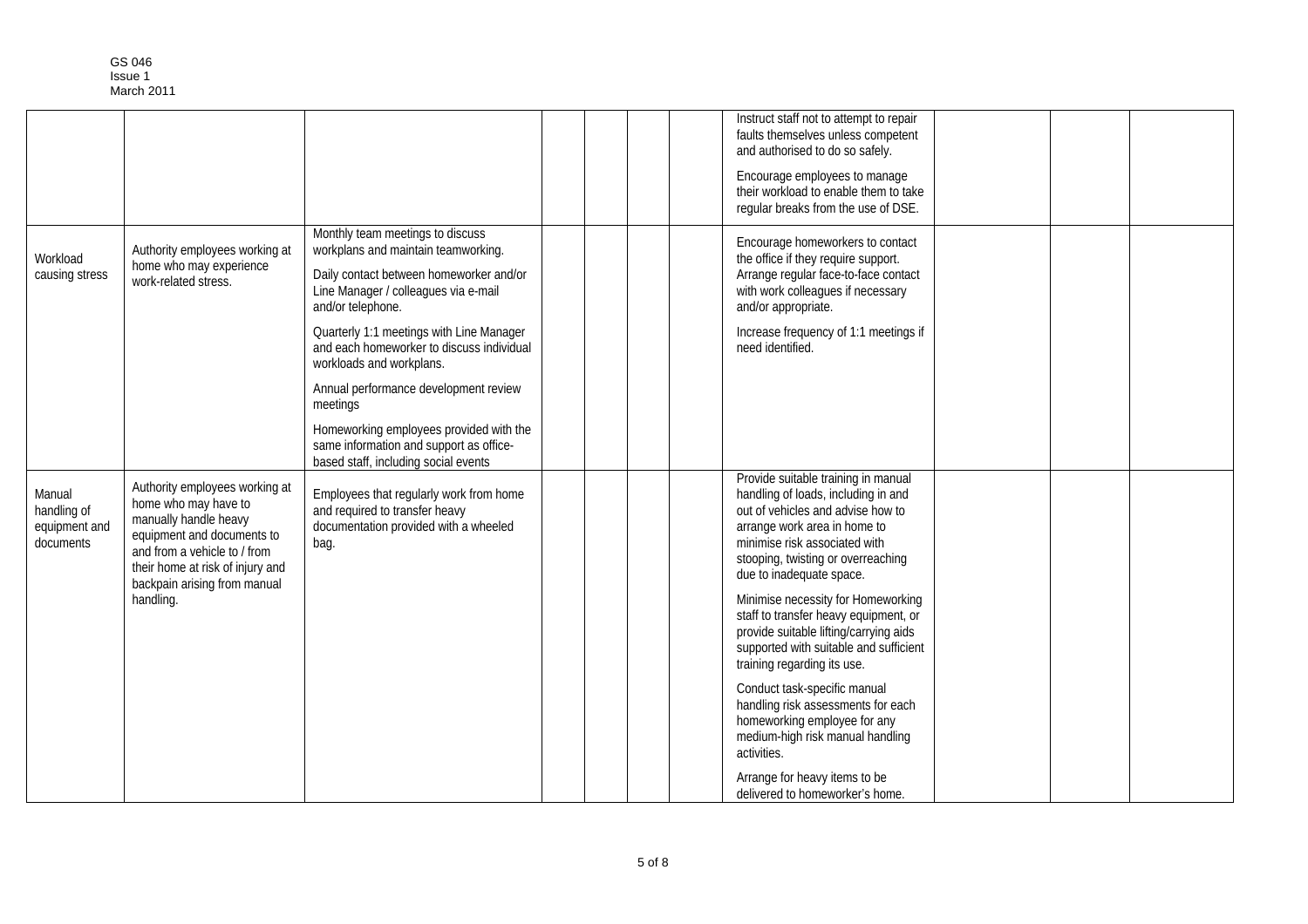| GS 046     |
|------------|
| Issue 1    |
| March 2011 |

| Electricity                                           | Authority employees working at<br>home, their family and any<br>visitors to their home at risk of<br>electric shock from electrical<br>equipment.                                                                                                                                                  | All portable electrical equipment provided<br>by the Authority periodically tested by a<br>competent person, either by return of<br>equipment to the office or a competent<br>person attending homeworker's home.                                                                                                                                                                                                                                                                                                                                                                                                                                                                                                                             |  | Advise homeworker to ensure the<br>fixed electrical installations within<br>their home are periodically tested<br>and maintained.<br>Instruct homeworker to connect<br>electrical equipment to a residual<br>current device (RCD) provided. |  |  |
|-------------------------------------------------------|----------------------------------------------------------------------------------------------------------------------------------------------------------------------------------------------------------------------------------------------------------------------------------------------------|-----------------------------------------------------------------------------------------------------------------------------------------------------------------------------------------------------------------------------------------------------------------------------------------------------------------------------------------------------------------------------------------------------------------------------------------------------------------------------------------------------------------------------------------------------------------------------------------------------------------------------------------------------------------------------------------------------------------------------------------------|--|---------------------------------------------------------------------------------------------------------------------------------------------------------------------------------------------------------------------------------------------|--|--|
| Work activities<br>of new and<br>expectant<br>mothers | Authority employees working at<br>home that are new or expectant<br>mothers - risk of harm to<br>mother, new child or unborn<br>child due to work postures,<br>manual handling, work<br>equipment, exposure to<br>substances hazardous to health<br>or small work equipment<br>components in home. | Specific risk assessment conducted for<br>each individual employee that is a new or<br>expectant mother by their line manager or<br>other designated competent person to<br>identify specific hazard, asses the risk<br>associated with each and risk-control<br>measures necessary.                                                                                                                                                                                                                                                                                                                                                                                                                                                          |  |                                                                                                                                                                                                                                             |  |  |
| Violence                                              | Authority employees working at<br>home and their family -<br>potential for physical assault or<br>verbal abuse causing physical<br>injury or psychological stress.                                                                                                                                 | Homeworking staff notified of any<br>members of the public likely to have<br>contact with them with a history of<br>contacting or threatening other staff at<br>home.<br>Homeworking staff instructed not to<br>disclose their home address to any<br>member of the public, and to notify<br>their line manager immediately if they<br>suspect a client/member of the public<br>becomes aware of their home address<br>or telephone number. Police notified if<br>deemed necessary.<br>Staff have access to the Authority's<br>Violence at Work register database.<br>All work-related visitors carry CCBC or<br>recognisable<br>identification<br>other<br>badge.<br>No meetings / work related visits to<br>homeworker's home other than by |  | Provide homeworking employees<br>with general home security advice.                                                                                                                                                                         |  |  |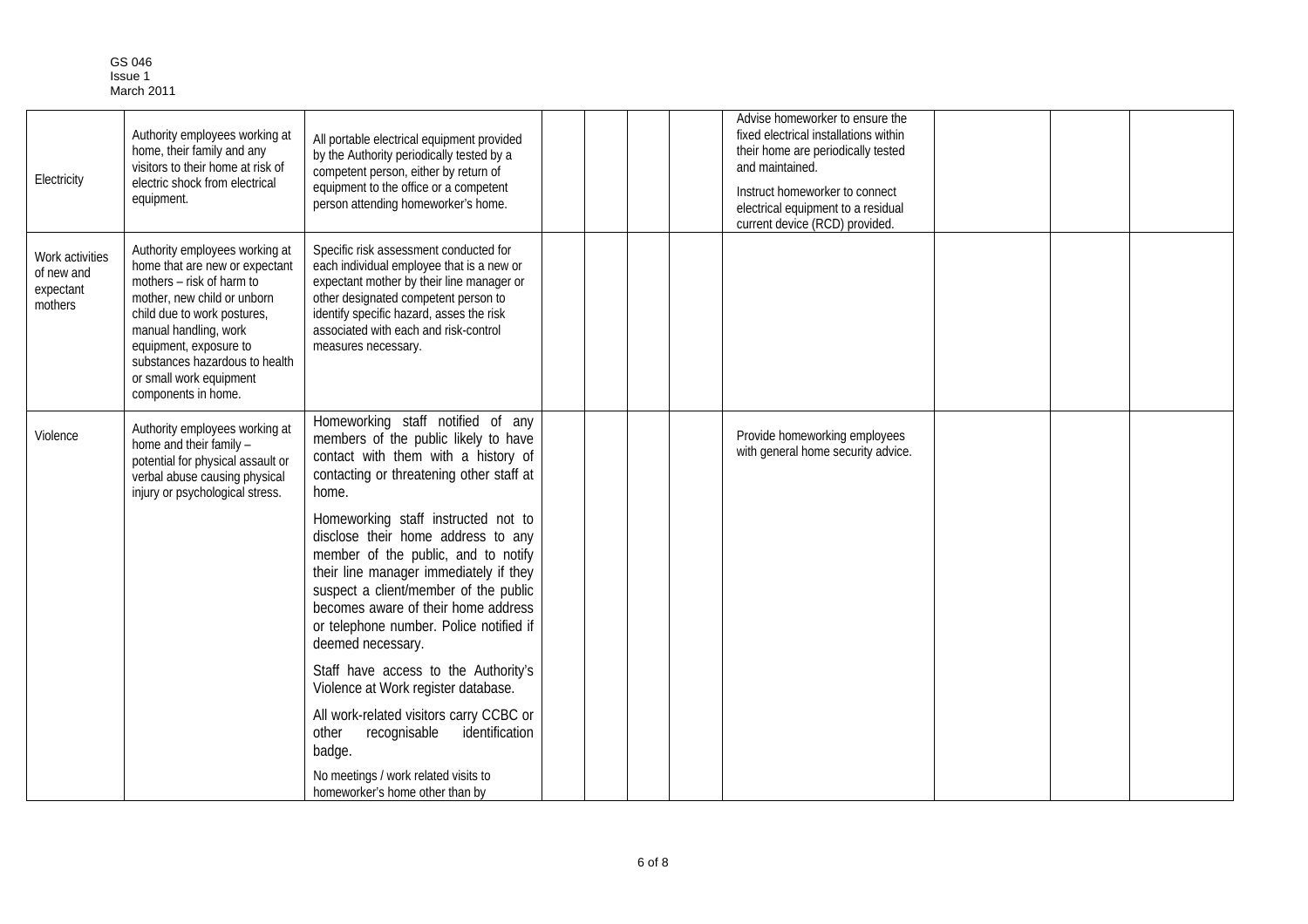|                                  |                                                                                                                                                                                                        | authorised CCBC staff or their<br>representative, with homeworkers' prior<br>permission.<br>Homeworker notified in advance of any<br>planned work-related visits to<br>homeworker's home, although meetings<br>arranged at an office location where<br>possible.                                                                                                                                                                                                                                      |  |  |  |  |  |
|----------------------------------|--------------------------------------------------------------------------------------------------------------------------------------------------------------------------------------------------------|-------------------------------------------------------------------------------------------------------------------------------------------------------------------------------------------------------------------------------------------------------------------------------------------------------------------------------------------------------------------------------------------------------------------------------------------------------------------------------------------------------|--|--|--|--|--|
| Hazardous<br>substances          | Authority employees working at<br>home, their family and any<br>visitors to their home at risk of<br>serious ill health from contact<br>with hazardous substances                                      | Employees instructed to not take home any<br>hazardous substances.                                                                                                                                                                                                                                                                                                                                                                                                                                    |  |  |  |  |  |
| Work<br>equipment<br>(machinery) | Authority employees working at<br>home, their family and any<br>visitors to their home at risk of<br>serious injury from work<br>equipment if faulty, poorly<br>maintained or inadequately<br>guarded. | The need for any work equipment other<br>than display screen equipment eliminated<br>so far as possible.<br>Homeworking employee provided with<br>information, instruction and training<br>regarding safe set up, storage and use<br>of any equipment necessary to store or<br>use at home.<br>Any work equipment necessary for<br>homeworking is periodically inspected,<br>tested, serviced and repaired as necessary<br>by return of equipment or competent<br>person attending homeworker's home. |  |  |  |  |  |

Risk Assessor(s) Signature(s) Designation: